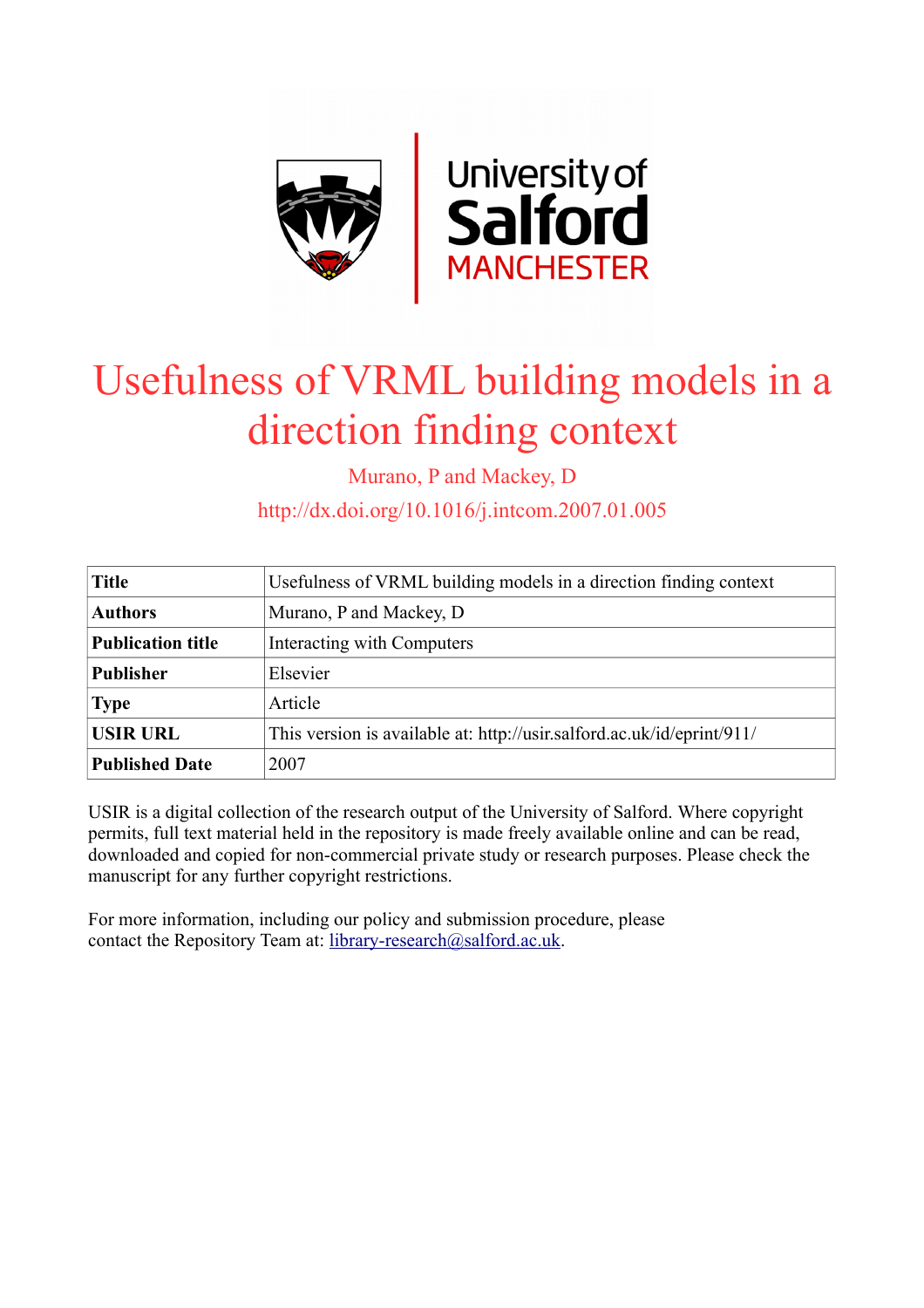# Usefulness of VRML building models in a direction finding context<sup>\*</sup>

Pietro Murano University of Salford Computer Science Research Centre Interactive Systems and Media Newton Building Gt. Manchester M5 4WT UK p.murano@salford.ac.uk

Dino Mackey University of Salford Computer Science Research Centre Interactive Systems and Media Newton Building Gt. Manchester M5 4WT UK dinomackey@hotmail.com

#### **Abstract**

This paper describes an experiment which aims to examine the effectiveness and efficiency of a Virtual Reality Modelling Language (VRML) building model compared with equivalent architectural plans, for direction finding purposes. The effectiveness and efficiency issues being primarily investigated were number of tasks completed overall and task completion times. The experiment involved a series of tasks where participants had to find a number of locations/objects in a building unknown to them at the outset of the experiment. Statistically significant results are presented for the benefit of the research community, law enforcement officers and fire fighters where it is clear that in this context, the VRML model led to better task completions than the equivalent architectural plans. Regarding the task completion times, no statistical significance was found. Given the current climate of security issues and terrorist threats, it is important that law enforcement officers have at their disposal the best information possible regarding the layout of a building, whilst keeping costs down. This also applies to fire fighters when rescuing victims. This experiment has shown that a VRML model leads to better task completions in direction finding.

# **Keywords**

 $\overline{a}$ 

VRML, direction finding, user interfaces

# **1 Introduction**

In the current modern world emergency services play a constant and important role in safeguarding security and dealing with general emergencies. Fire fighters have to deal with various situations involving fires in buildings of all kinds and navigating their way around these buildings (Leco, 2006). Law enforcement officers are constantly being challenged by new threats and new extreme terrorist acts, such as a building being under siege, e.g. (Beslan School Hostage Crisis, 2006). While such personnel are highly trained and make use of various technologies it would benefit them to always use the latest equipment or techniques available to aid their job.

One of the technologies available is the use of Virtual Reality (VR) to model buildings, such as public buildings or buildings of strategic importance. Having an accurate VR model of a building could help fire fighters 'learn' the layout of a building and positioning of key items

<sup>∗</sup> A shorter version of this paper was presented at the HCII 2005 conference, Las Vegas, USA.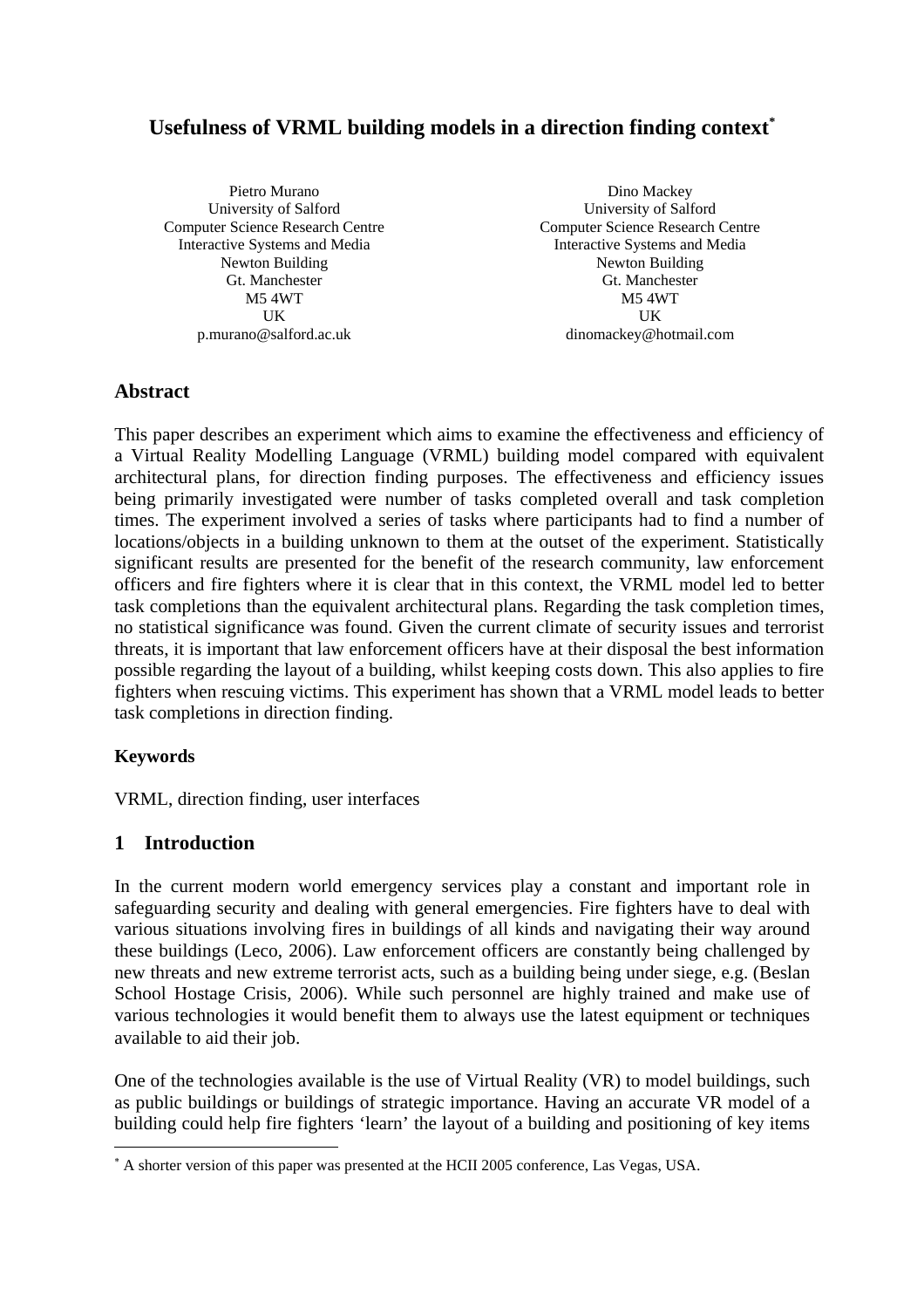in a building in a short period of time. Alternatively law enforcement personnel could 'learn' the layout of a building along with the positioning of key items for the unfortunate situation of a building being under siege. Sometimes terrorists have spent considerable time and effort in learning all they can about the layout of a building (U.S. Cavalry, 2006). This can possibly disadvantage law enforcement personnel who do not know the layout of a building.

# **1.1 Related Applications Research and Work**

This section will consider some of the literature relevant to the context of the experiment reported in this paper. This deals with the areas of emergency services, direction finding and spatial understanding of 3D models.

A context where the use of VRML is showing itself to be useful is in the law enforcement area. Particularly concerning the use of 'crime maps' (Lodha et al, 1999) law enforcement departments have traditionally used a large map on a wall with coloured pins representing crime issues and thus showing the areas of a city most affected by certain crimes. These have been made electronic in nature (usually linked to a Geographical Information System (GIS)) thus allowing the crime distributions in a city to be viewed on a monitor. However these have usually been 2D in nature and therefore limiting in the help they can give (Lodha et al, 1999). The authors believe that VRML crime maps are more useful as they allow a better understanding of data. 3D VRML models allow users to explore the data by means of animations and various manipulation tools, e.g. tilting and rotating (Lodha et al, 1999).

An additional system discussed in (Abernathy and Shaw, 1998) merges topographical, satellite/aerial images and Global Position System (GPS) data into a VRML model. Their context was modelling a 'relay racecourse' (Abernathy and Shaw, 1998) in the state of California, USA. The idea was to give runners more information when they studied the course prior to running it. One of the ideas was to give runners, unfamiliar with the course, extra information by means of a VRML model, such as being able to see hills and other 3D aspects of the course. While the authors are satisfied with their results, they would like to see VRML improved to facilitate more real world applications development (Abernathy and Shaw, 1998).

One study where direction finding in an evacuation context is being conducted is in (Hisanaga et al, 2005). Their aim has been to transmit 3D evacuation images of some environment to a hand-held device, whilst trying to deal with the obvious issues of large file sizes on a hand-held device. They have had some success in reducing file sizes, however their work has not been fully evaluated, with only basic experimental participant questionnaire results being reported. The evaluation was informal without firm formal tasks. Whilst the work appears to be still in progress, the 'system' developed should be evaluated more rigorously in terms of effectiveness and user approval.

Considering the context of 'rescue' situations, various simple techniques are being used by emergency services. Some examples include police forces retaining and consulting floor plans of buildings such as schools and having 'resource officers' visiting certain schools on a daily basis so as to be familiar with the building and any changes that may occur to the internal layout (Scallan, 2004). Further the more sophisticated method of using VR in helping to train personnel in the kinds of situations mentioned above (and other contexts, e.g. Li et al (2000)) is being investigated/used by other organisations, e.g. the Sandia National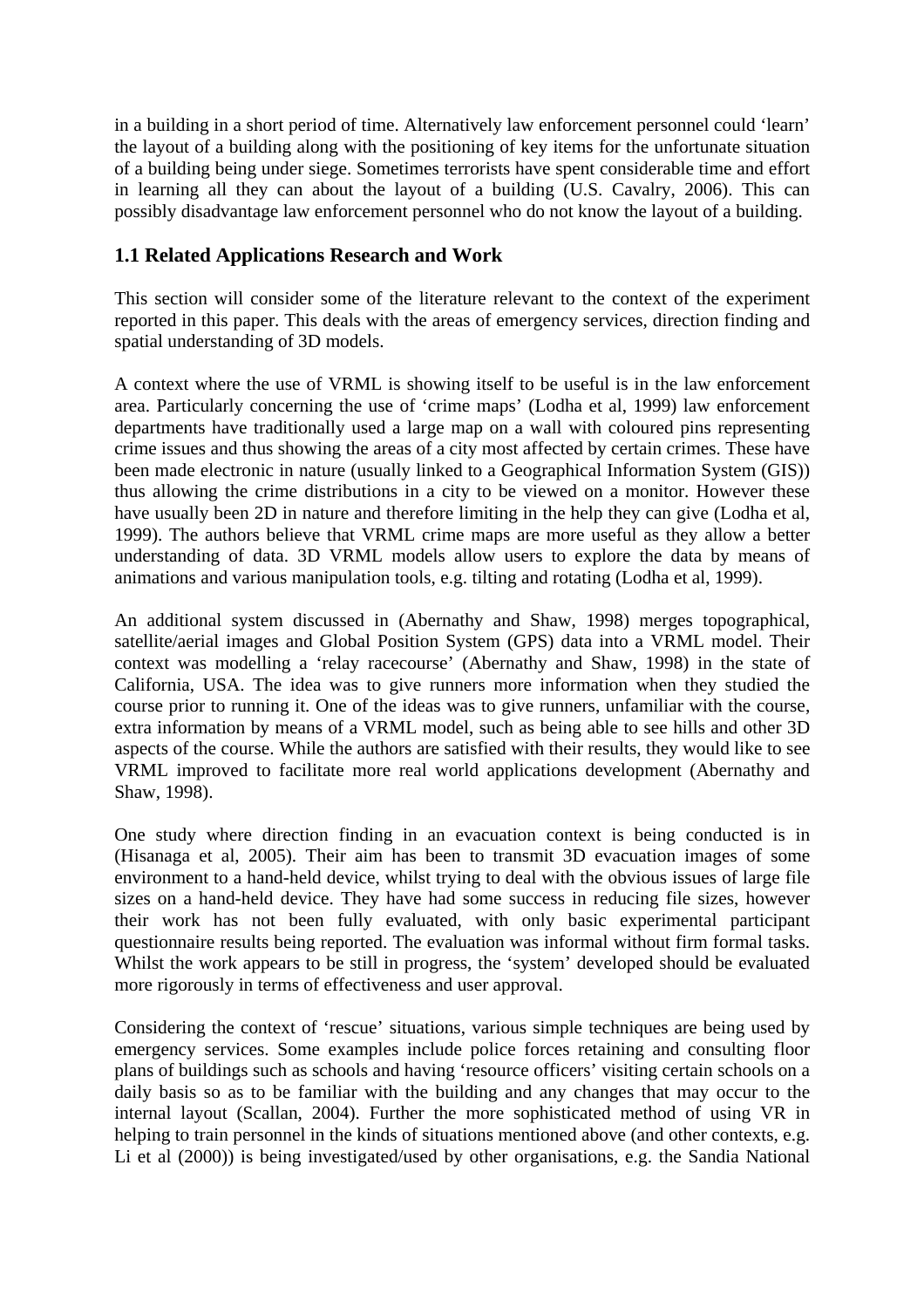Laboratories are using VR to 'familiarise law enforcement teams with scenarios' involving hostage rescues ('Sandia National Laboratories', 2005). Also in (Querrec et al, 2003) virtual environments are being used for training fire fighters. Further work in such training contexts can be seen in ('PoliceOne.com', 2005) and ('Virtra Systems', 2005). Most of this kind of work centres around scenarios etc.

In Constantine (2006) and Davis (2006) it is clearly indicated that fire services in certain situations tend to try and find out about the layout of a building as part of a building inspections routine (i.e. before any emergency has arisen).

In an informal interview with Constantine (the author of Constantine (2006)), it was indicated that fire crews are trained in a variety of ways. Some of these include using computer-based scenarios in classrooms. Other techniques include using purpose built buildings. Further, within some real environment, fire crews practice their direction finding by being blindfolded and asked to 'follow' a certain route by 'feel-and-touch'. Informally 'feel-and-touch' involves a crew member using a hand to 'feel' their way along a set of walls leading to various turnings in a building. Some of these aspects are not unique to the UK fire services, as is indicated in Trozzo (2006). This article reports on how fire services were able to use an abandoned building for real fire training. They went as far as filling the building with smoke and asking fire crews to complete certain scenario 'rescue' missions within the building.

The key aspect with these 'rescue' issues is the fact that fire services (and potentially law enforcement officers) are operating in a real 3D environment of which they may be unaware of the actual internal layout/configuration. These issues link with an experiment conducted by Schnabel and Kvan (2003), in an architectural setting. The experiment tested three conditions for 'cube building', where the aim was to study a cube that was constructed of a series of possible shapes of various colours. Then the participants had to reconstruct what they saw by using actual wooden blocks. Three small groups of participants were randomly allocated to either a 2D paper based plan of a cube configuration, a 3D model of the same cube configuration appearing on a PC screen (like a VRML model) or a 3D model of the same cube configuration in an immersive environment. The authors found that the 2D paper based plans group incurred the most accurate reconstructions with the wooden blocks. Also the participants in this condition studied the plans on a level-by-level basis but manifested a lack of understanding of the spatial volume. However the 3D models gave the participants more knowledge about the spatial volume and the overall 3D configuration of the shape. These findings suggested to us that a 3D model could help in direction finding for 'rescue' type situations, such as those faced by fire services. If the findings of the experiment by Schnabel and Kvan (2003) were applicable to other more realistic and larger contexts, then one would expect that direction finding tasks would be more effective and more efficient given a 3D model and compared with a 2D paper based architectural plan. This is because Schnabel and Kvan (2003) found that the participants in the 3D model groups had a better awareness of spatial volume and 3D configuration knowledge.

Another aspect suggesting that a 3D model may be superior (compared with 2D architectural plans) in a direction finding context was that Johnson (1998) indicated that generally fire fighters tend to have 'activist learning styles' (Johnson 1998). Johnson suggests that this pragmatically means that they learn better 'through direct experience', rather than perhaps reading books or sitting in a classroom listening to an instructor.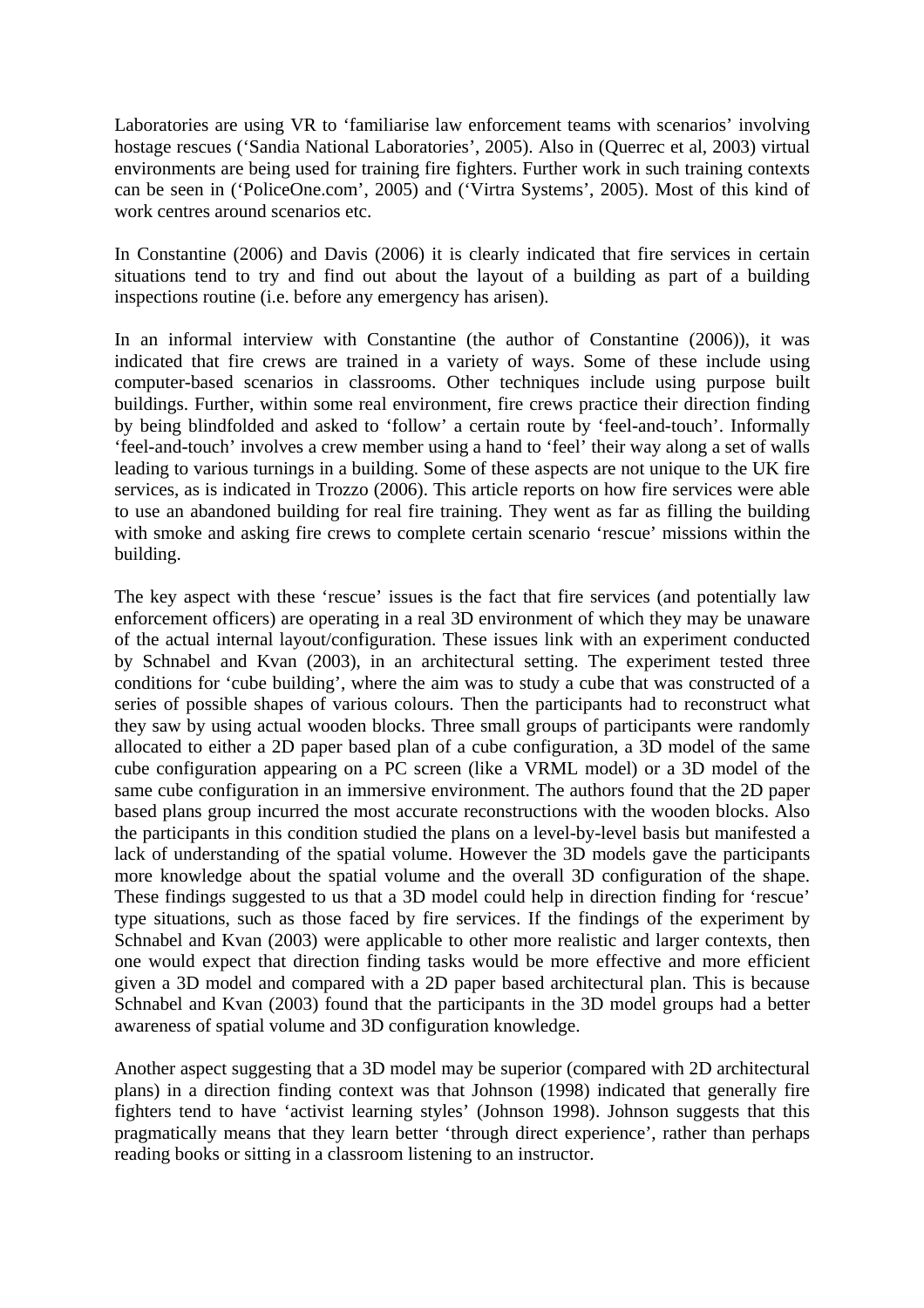This brief review has shown that some researchers are indeed trying to use 3D models to help individuals visualise certain contexts. However this review also shows that emergency services do still tend to use less modern methods, e.g. architectural plans and visiting buildings of importance for learning their layout. However not much work seems to have been done to directly address the issues dealt with in the experiment described below, which investigates improving direction finding results in an unknown environment. This suggests that this experiment is of value to other researchers working to develop 3D models for emergency services.

# **2 The Direction Finding Experiment**

This experiment therefore makes a contribution in the area of direction finding training for 'rescue' missions linking specifically with the work by Schnabel and Kvan (2003). Hence the results of an experiment, conducted using a VRML (Virtual Reality Modelling Language) model of a university campus building. The main aim was to determine if the VRML model led to better task completions in direction finding within the building and shorter time completions for direction finding, compared with an equivalent architectural plan of the same building. The results are of interest to anyone involved with direction finding, particularly in the areas of fire fighting or law enforcement.

#### **2.1 Background Issues**

The experiment was carefully designed to ensure the conditions under examination were biased as little as possible.

The first step was to find a suitable building to model. The building used in the models was a campus building that was considered by the authors to be of a suitable size. This meant that it was not too large for both the purposes of modelling and experimental testing. Further, the experiment required a building unfamiliar to the prospective users. The building used fulfilled all these criteria.

The second step was to visually analyse the internal aspects of the building and to catalogue various features of the building, e.g. location of fire extinguishers (for the purposes of future task design).

The third step was to obtain accurate architectural diagrams of the building and then develop accurate external and internal models of the building, using the Virtual Reality Modelling Language (VRML).

#### **2.2 Users**

30 participants were recruited to take part in a between users experiment. 12 participants were female and 18 were male. Their average age was 32. Further, 96% of participants had a minimum of a high school standard education.

#### **2.3 Experimental Design**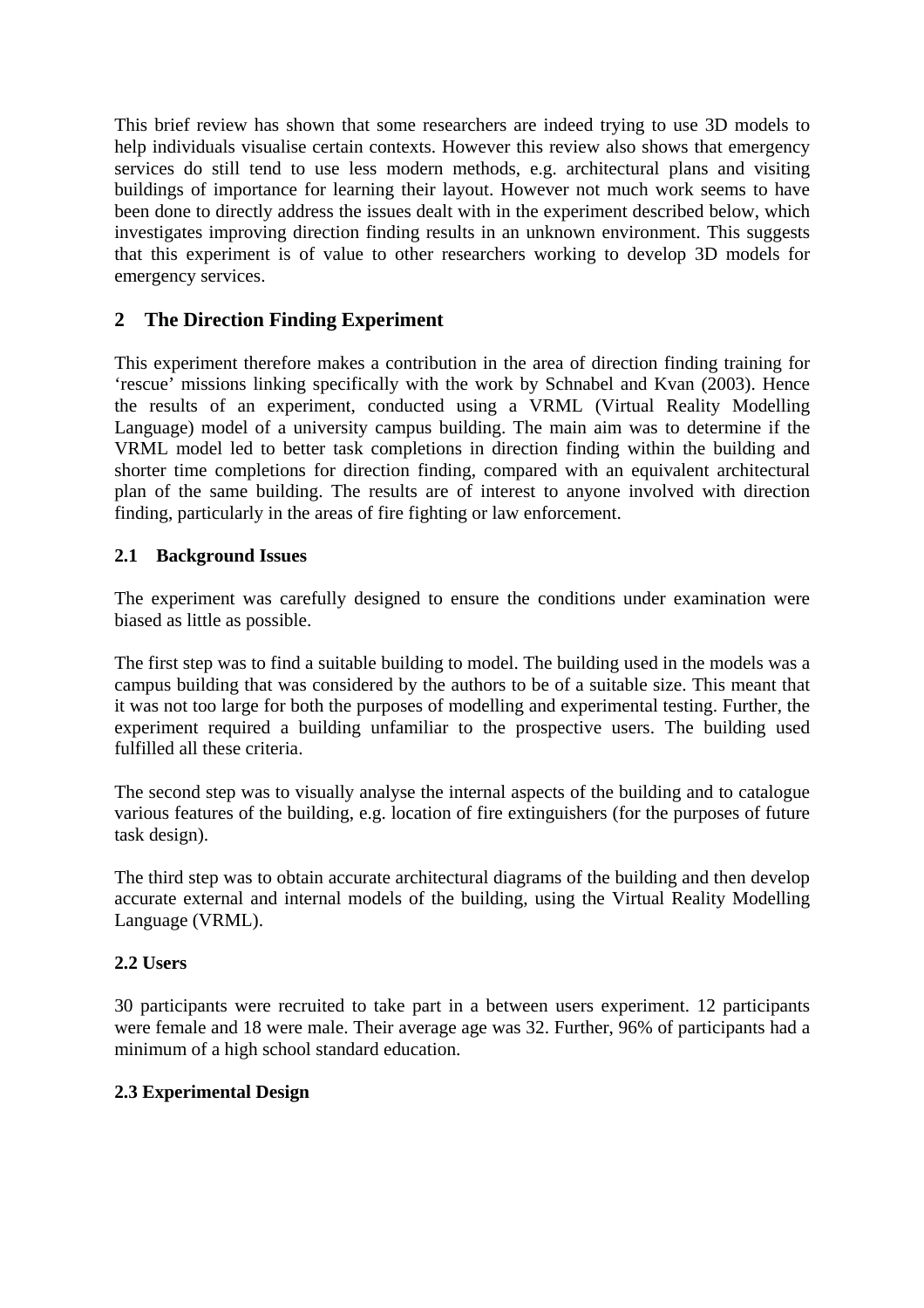A between users design was used for this experiment. The participants were divided into two groups of 15, where one group was assigned to the architectural plans condition and the remaining group was assigned to the VRML model condition.

#### *2.3.1 Task design*

The next aspect considered was the design of appropriate tasks that would elicit the information the experiment was trying to achieve. This was mainly to discover if a VRML model was more effective and efficient than an architectural diagram for direction finding tasks. Effectiveness for this context was defined as a participant obtaining higher scores in the assigned tasks (see next paragraph for details on the scoring mechanism and tasks used). Efficiency for this context was defined as leading to a quicker overall task completion time. These are in line with the International Organization for Standardization (1999) guidelines for usability. This particular standard states that effectiveness can concern issues of appropriate 'completeness' of goals - in this case completing the assigned tasks. For efficiency, the standard states that 'time' issues can be considered – in this case how long the tasks took to complete. Further it was also of interest to find out what strategies participants in each group would use to 'remember/learn' the layout of the building and to see if the strategies used would be similar to the strategies used by the participants in the study by Schnabel and Kvan (2003), given that the scenarios involved were significantly different.

A series of 16 tasks were designed which involved finding various locations and items within the chosen campus building. The particular locations/items were building evacuation refuge locations, fire escapes, fire extinguishers, fire alarm panels and fire hoses. Users finding specified locations/items would accrue a series of points. Some locations/items, due to where they were located in the building were considered to be easier to find and were therefore given fewer points than other locations/items considered to be more difficult to find. As stated a total of 16 tasks were designed. This allowed a sufficient number of 'easy' and 'more difficult' tasks to be used and also allowed for several areas of the building to be explored. The 16 tasks also made the experiment non-trivial as the participants had to use more 'mental effort'.

The points system used was weighted to take into account the fact that with certain locations/items finding one item would make it easier to find the next item. In these particular cases, the first find accrued more points than the second find. Also the particular locations/items used for the tasks were ones where finding them required some 'searching'/'recall', i.e. they could not be found by simply standing at the entrance of the building and visually scanning the immediate environment. An example concerning the building evacuation refuge locations is that the ones used in the experiment were on the first floor and second floor middle staircases. Whichever of the two was found first, 4 points were allocated and if the remaining refuge location was found, a further 2 points were allocated. This method allowed for different user direction finding strategies, not penalising one strategy against another. The points assigned to each location as explained above were to do with the overall difficulty of finding these locations.

Having decided on the tasks users should perform, the overall scores of the tasks would be used to see which of the modes being tested was better, i.e. each user's score would be summed to get one score and then all the scores would be analysed to see if one mode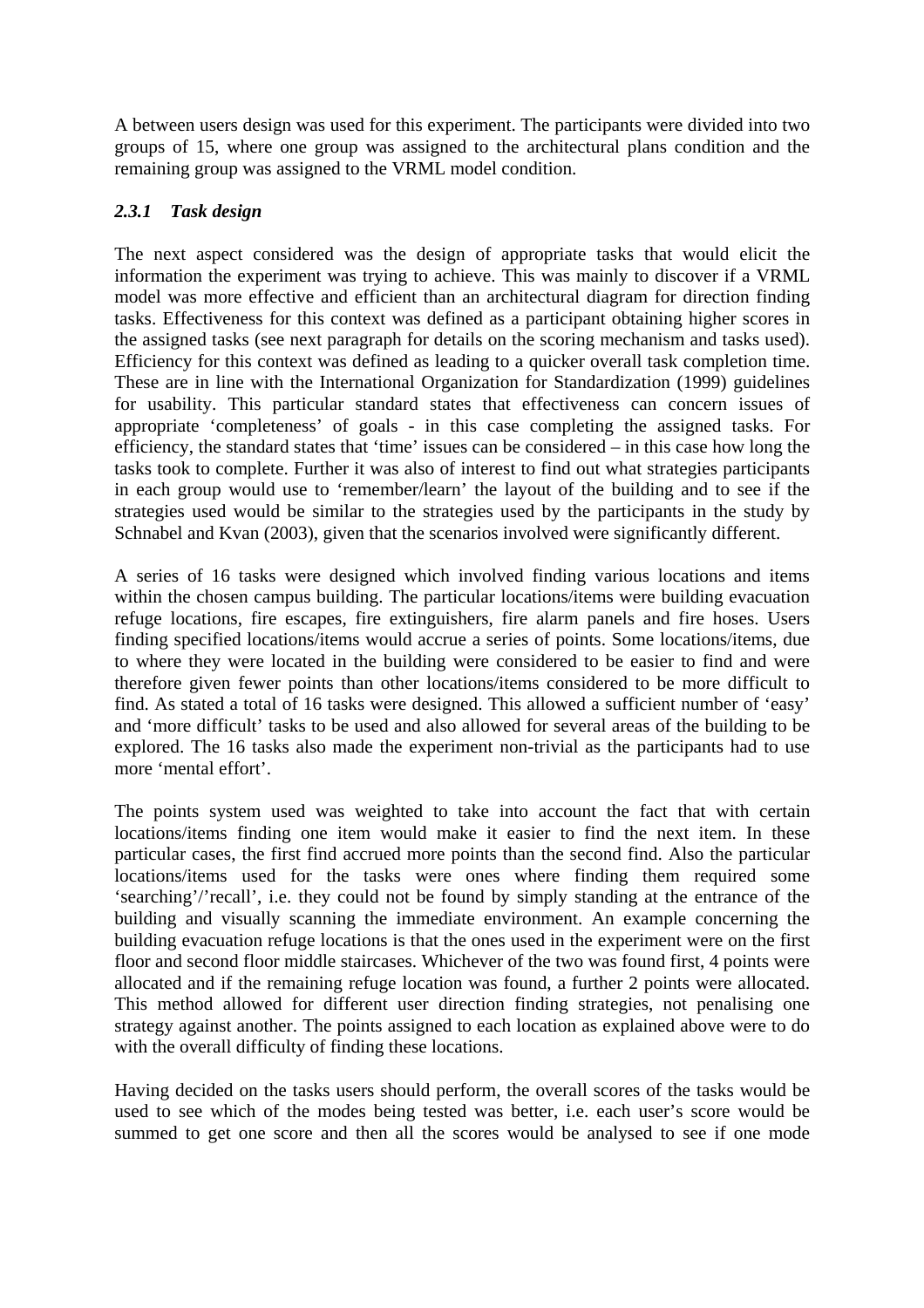(VRML model or architectural plan) led overall to higher scores. Also users would be timed and the aim would be to see which mode would lead to faster completion times.

# **2.4 Variables**

The independent variables were the modes of information presentation, i.e. architectural plans and VRML model.

The dependent variable consisted of the participants' performance in carrying out the designed tasks and the participants' subjective opinions regarding their learning strategy.

The dependent measures, for participant performance, were the timing of participants throughout the tasks undertaken and recording their success rate for each task by means of the scoring system devised (see previous sub-section - Task Design). The dependent measures, for participant learning strategy, were elicited by means of a post-experiment questionnaire.

# **2.5 Apparatus and Materials**

The equipment used for the experiment was:

- Medium to high-end PC, capable of rendering a VRML model efficiently.
- A VRML plug-in.
- The 2 VRML models used in the pre-experiment screening and the actual VRML model of the campus building (see next section for details).
- The architectural plans for the pre-experiment screening and the actual campus building architectural plans (see next section for details).
- Pre-experiment screening test (see next section for details).
- Pre-experiment and post-experiment questionnaires.

# **2.6 Experiment procedure**

Each participant was given a pre-experiment questionnaire which aimed to determine their personal experience and characteristics. Various questions were included in the questionnaire. The main questions dealt with issues of the participant's experience with computers, Virtual Reality and knowledge about building fire procedures. Participants were also asked if they had ever been in the campus building that was to be used in the experiment (i.e. only participants who had never been in the building were used). Clearly, if a prospective participant had prior knowledge about the building, it would invalidate any results for the experiment.

Having received completed questionnaires, the participants were then asked to take part in a pre-experiment screening. This aimed to determine/add to their current skills in either using VRML controls at the user interface or the reading of architectural plans in general. It also allowed the participants to see the kind of interaction they would have to be involved with when the experiment was started. The pre-experiment screening involved using a different VRML model and architectural plan to the ones used in the actual experiment. The VRML model used for this purpose was the main example used in (Hartman and Wernecke, 1996).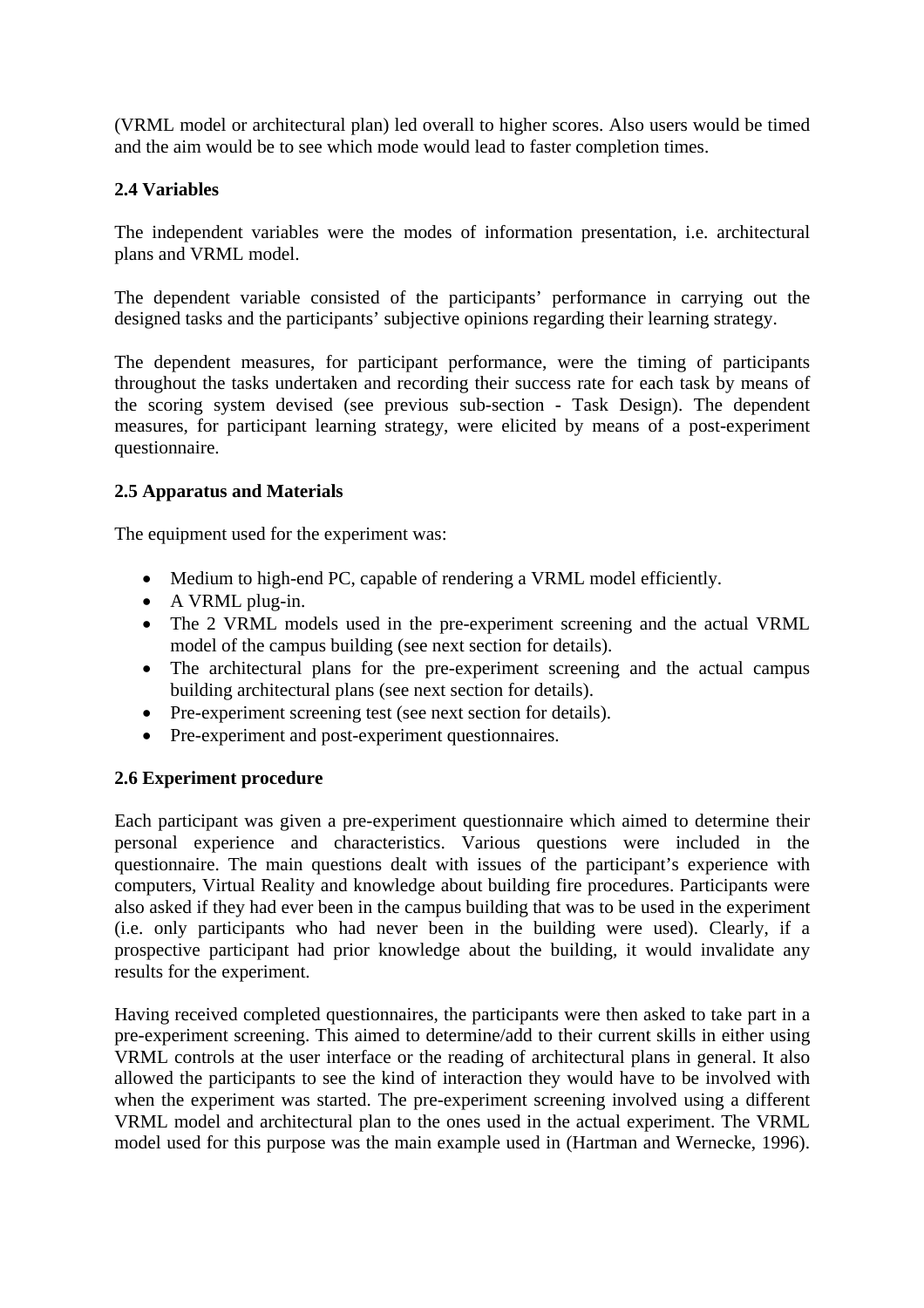The architectural plans used were John Adams' Courthouse MS USA ('The Historic Renovation of the John Adams Courthouse', 2004).

The participants using the architectural plans were given 20 minutes to study these. Then the plans were removed from the participants and subsequently were given 5 minutes to complete a multiple choice test, which covered various locations and characteristics of the Courthouse. If the participants obtained a score of 50% or more in the multiple choice test, they were considered to be suitable participants (15 participants passed the pre-experiment screening and were therefore used in the architectural plans group). This criterion was applied because in the real world individuals such as law enforcement officers etc, are expected to have certain skills to an appropriate level. Also this means that there should not have been extreme wide ranging levels of skill, which could have biased the final results.

The participants using the VRML model were selected as having a moderate amount of computer experience, as stated on the pre-experiment questionnaires they completed. They were given the VRML model and were asked to explore the model over a 20 minute period. During this time the participants were informally observed to ascertain their competence with the VRML navigational controls at the user interface. All participants in this group demonstrated competence in using the VRML controls.

As indicated above each participant was assigned to one of two groups. The first was the architectural plans group and the second was the VRML model group, dependent on the criteria described above.

The 15 participants selected for the architectural plans group were then given the diagrams for the campus building. Each participant was given 25 minutes to study the plans, which covered four floors in total. Relevant locations/items were clearly marked on the diagrams.

The 15 participants selected for the VRML model group were then asked to explore the VRML model of the campus building using the same VRML browser they had used during the pre-experiment screening process. Each participant was given 25 minutes to study the model. The model included the locations/items of relevance to the experiment. Further, locations were 'marked' in the model by means of white cubes containing location names.

The information presented in both modes (i.e. architectural plans and VRML model group) was identical. However the manner of the information presentation was different.

Once all participants (i.e. both groups) had completed the study of the campus building, each participant was briefed concerning what would happen in the next stage of the experiment. The following briefing points were made clear to each participant:

- 1) Participants would be physically accompanied/followed to the campus building (the technique of actually taking a participant to a real location was considered to be more realistic and has been successfully used and described in Murano (2003)) and be asked to find a series of locations/items based on their study of the campus building.
- 2) Participants would be asked to locate a subset of the locations/items they had seen on their preparatory study for the experiment.
- 3) Depending on the type of locations/items involved, the set of tasks would be divided into related sections. Thus the experiment would take place by completing a series of sections.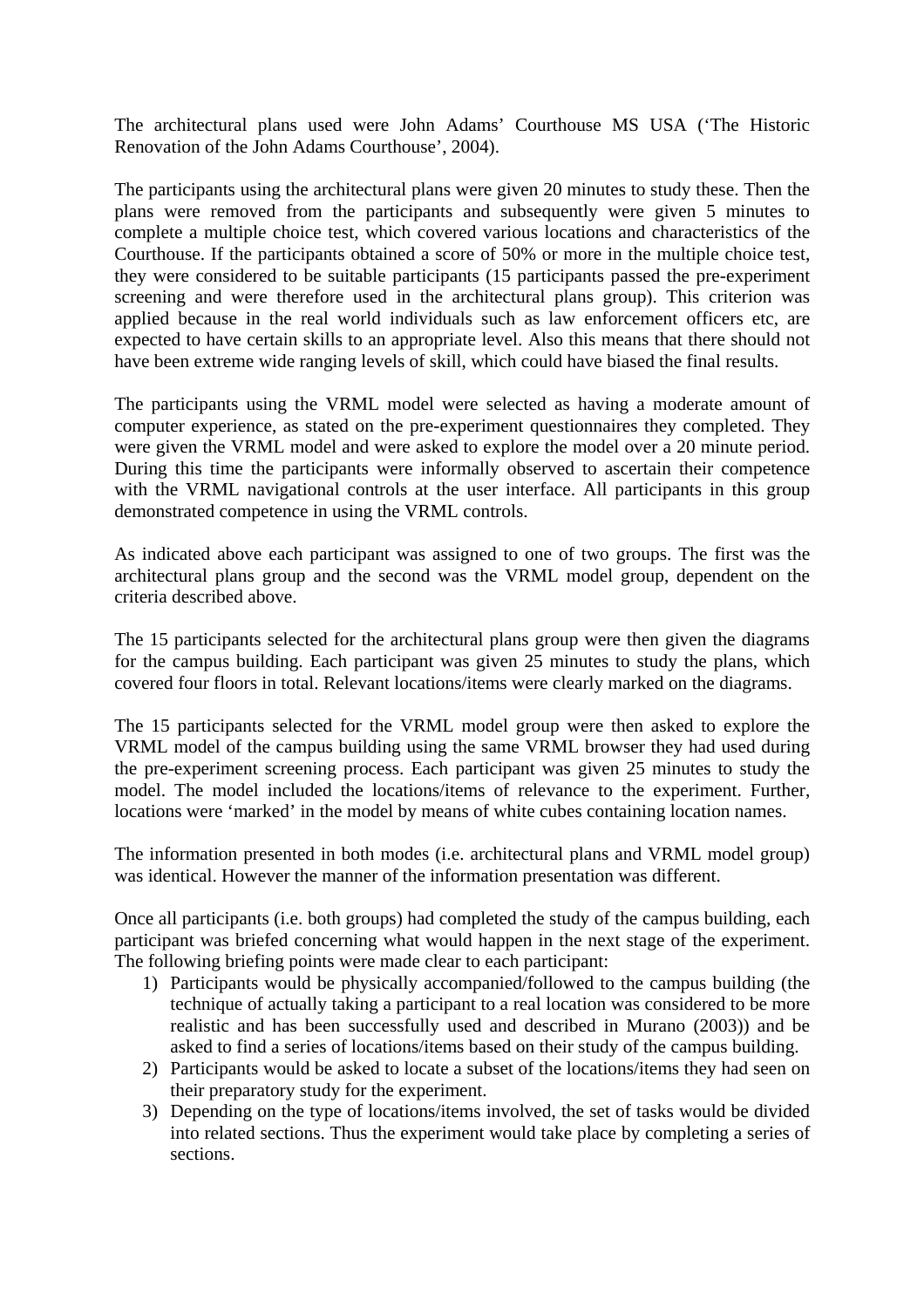- 4) Participants would be timed with a stopwatch.
- 5) Participants would have 2 minutes for each individual task. If this time was exceeded the particular task in question would be stopped and the next task would be started.
- 6) Participants would not be allowed to ask questions to aid their direction finding. Further, only 1 answer per task would be allowed.
- 7) If a location/item could not be found by the participant they could either attempt an answer or move to the next task.
- 8) Data would be recorded by the experimenter as the experiment tasks proceeded.
- 9) Participants would be able to ask clarifying questions regarding the briefing instructions described above.

At the end of the experiment all participants were asked to complete a post-experiment questionnaire. Certain questions were identical for both groups. However the VRML model group had a supplementary set of questions regarding the use of the VRML browser.

Both groups of participants were asked several subjective questions concerning how the participants felt they had 'learned' the locations for the tasks. They were also asked if in their opinion they had been given enough time to 'learn' the locations and actually find them during the experiment.

The VRML model group were also asked several subjective questions regarding the model itself, e.g. accuracy of the model in relation to the real building and also questions regarding the ease of use of the model. Further, they were asked their opinions regarding the issue of 'learning' locations by the specific use of the VRML model.

# *2.6.1 Pilot study*

Before the actual experiment took place a small pilot study was undertaken to test the experimental design for soundness. One of the reasons for having included a pre-screening stage to the experiment was that the pilot study revealed that in the VRML model condition a usage of time was incurred in becoming familiar with the particular VRML browser used in the experiment. Thus the pre-screening process gave the participants the opportunity of familiarising themselves with the VRML controls thus lessening the possibility of bias during the actual experiment.

Also, being able to run through the experiment, allowed the maximum times to be established for each task. These were set to 2 minutes and based on what was observed during the pilot study, this was considered to be a reasonable amount of time for each task. The time of 2 minutes was actually more than was required for the completion of a task. This would allow for participants who may have been naturally slightly slower in nature.

# **2.7 Results**

Some interesting and useful results were obtained. Firstly, regarding the overall times taken to complete the tasks for the VRML model condition  $(M = 723.87; SD = 152.29)$  and the architectural plans group ( $M = 693.73$ ; SD = 116.39), a t-test showed no statistically significant results beyond the 0.05 level - /t/ (28) = -0.61, /p/ = 0.55. Table 1 below shows the figures in tabular format.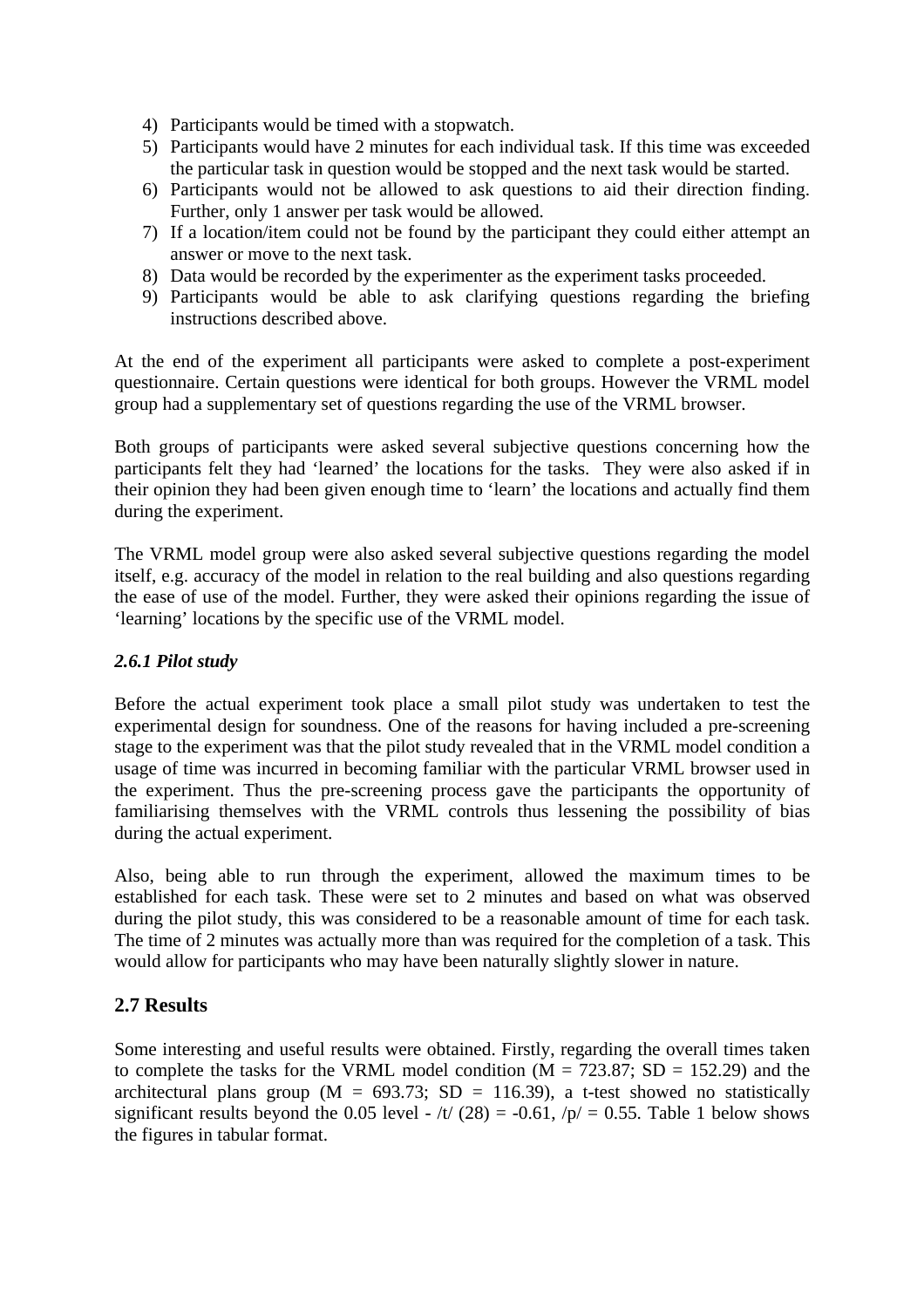However the rate of success in the task completions was higher under the VRML model condition. Participants achieved higher scores under the VRML model condition ( $M =$ 44.93;  $SD = 6.66$ ), i.e. the tasks were more successfully completed under this condition, compared to the architectural plans condition ( $M = 39.33$ ; SD = 6.91). A t-test showed statistically significant results beyond the 0.05 level – /t/  $(28) = -2.26$ , /p/ = 0.03. Table 2 below shows the figures in tabular format.

Secondly, subjective opinions were elicited from the participants by means of a postexperiment questionnaire. The questionnaire was designed as a series of questions accompanied by a set of answers on a Likert scale, where 1 was a completely negative response and 5 was a completely positive response.

The most interesting and principal aspects concerned the participants' impressions of how they 'learned'. The users of the VRML model reported not actually memorising the items/locations ( $M = 2.13$ ;  $SD = 1.13$ ). They grouped the items/locations together ( $M = 4.00$ ;  $SD = 1.20$ ) and did not pay any attention to compass directions (M = 2.13; SD = 1.53). The users of the plans instead reported learning the positions of items/locations one floor at a time (M = 4.90; SD = 0.40). They did not group items/locations together (M = 2.00; SD = 0.70) and they actually used the compass directions on the plans ( $M = 4.60$ ; SD = 0.51). The figures are shown in tabular format in Tables 3 and 4 below.

Other aspects regarding the participants' subjective responses indicate that both experimental groups showed agreement concerning the fact that they built a 'mental picture' of the building from their initial study (VRML model group  $M = 4.53$ ; SD = 0.49, Architectural plans group  $M = 4.60$ ;  $SD = 0.51$ ) and that they felt they had a 'clear picture' of the building layout (VRML model group  $M = 4.87$ ; SD = 0.35, Architectural plans group  $M = 4.60$ ; SD = 0.51).

Also, most users in both experimental groups felt that they had been given enough time to study the architectural plans/VRML model (VRML model group  $M = 4.20$ ; SD = 0.78, Architectural plans group  $M = 3.87$ ;  $SD = 1.13$ ) and carry out each task (VRML model group  $M = 4.00$ ;  $SD = 1.13$ , Architectural plans group  $M = 4.27$ ;  $SD = 0.46$ ). They also tended to agree that the representation of each location/item was easy to understand (VRML model group  $M = 4.60$ ;  $SD = 0.51$ , Architectural plans group  $M = 4.40$ ;  $SD = 0.51$ ).

Finally, the VRML model group indicated clearly that the accuracy of the VRML model in relation to the real building was to a very good standard and that the VRML model was easy to use.

# **3 Discussion**

As can be seen from the previous section this experiment has resulted in various achievements. The first achievement shows that there is no statistically significant evidence to suggest that the VRML model group was faster than the architectural plans group with respect to task completions. Therefore the efficiency aspect is not significantly affected.

The aspect concerning speed of task completions and the lack of statistical significance simply shows that the two groups were well balanced in terms of ability to travel around an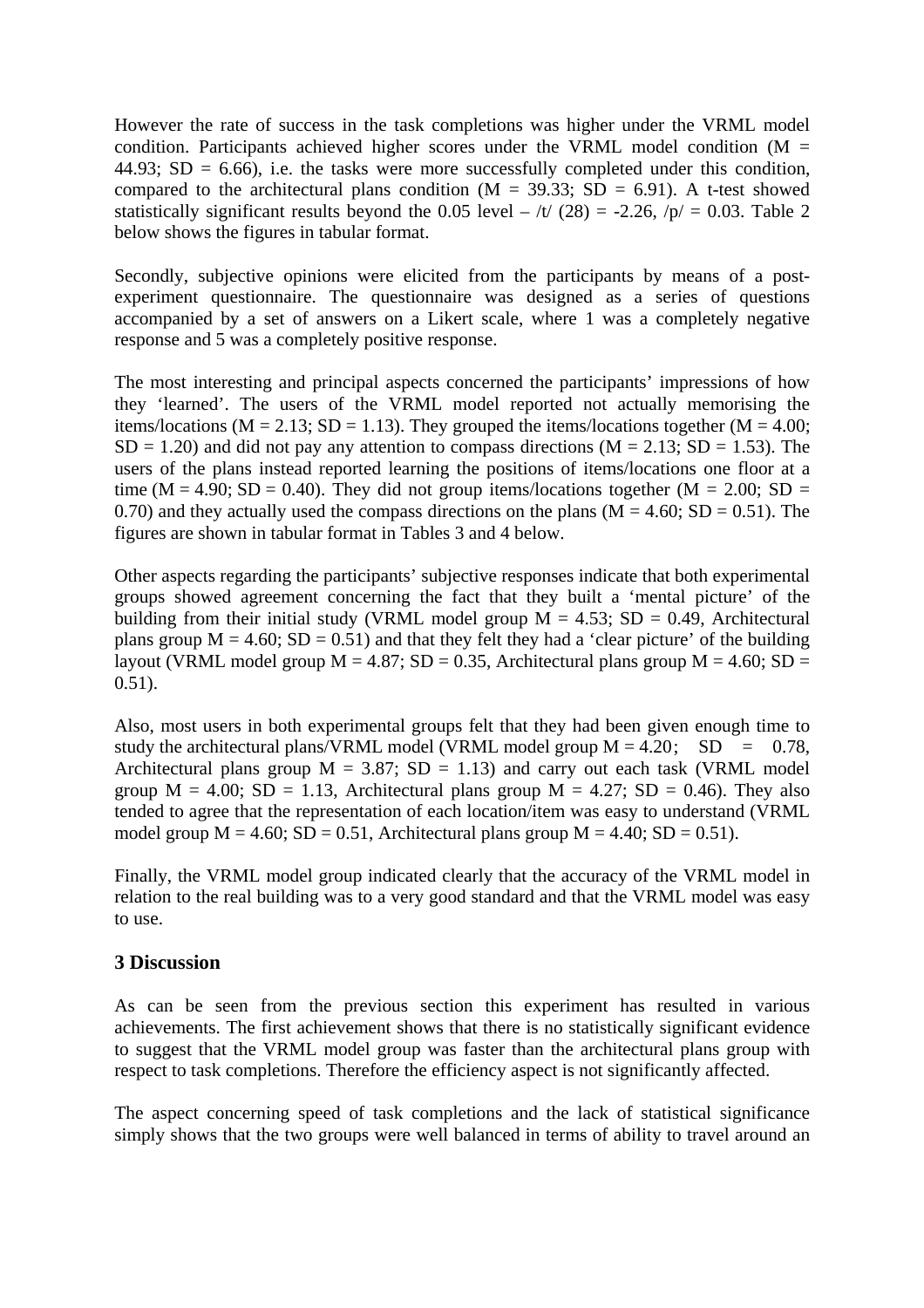environment on foot. This had not been a specific requirement for the experiment. However no user taking part in the experiment was physically impaired in any way.

The second achievement shows that the task completion rate was higher under the VRML model group with statistically significant results suggesting that a VRML model, in this context, leads to better task completions. Therefore in this context the effectiveness is significantly affected in favour of the VRML model. This is because the tasks involving direction finding made use of the spatial volume and the overall 3D configuration knowledge of the building as discovered by Schnabel and Kvan (2003) in their study of rebuilding a cube. A further reason for this observed result could be that the participants had a greater sense of 'presence' with the VRML model. According to Huang and Alessi (1999), 'presence' has various definitions, including the feeling of being in a virtual environment. They also state that human emotions affect behaviour and are linked with feelings of 'presence' (Huang and Alessi, 1999). Although their discussion is more related to immersive environments, the emotional aspect could be an explanation for the more successful rate in task completions. It may be the case that the VRML model fostered a greater emotional response and a better feeling of 'presence', which in turn led to better task completions as the VRML model was more easily 'mapped' to the real environment. This aspect however would require further examination by means of further similar studies. Nevertheless, this is a very important finding as a higher rate of task completions in a real world could potentially save lives, particularly in the context of fire fighting and/or law enforcement. Some examples of this could be fire fighters being able to find an exit of a building or a specific room full of people in a building. Also law enforcement officers may be able to gain the element of surprise on a terrorist group in a building by using certain routes through the building.

The third achievement concerns the way the participants reported their manner of 'remembering/learning'. Tables 3 and 4 show interesting participant self-reported learning mechanisms. These all have either quite low or very low accompanying standard deviations. These show a high consistency in the participant responses. This suggests that participants in each of the two groups were using similar 'learning' strategies, dependent on the mode of information presentation. Specifically, the architectural plans group reported learning the environment by memorising and on a floor-by-floor basis. This is consistent with the findings of Schnabel and Kvan (2003), where their participants in the 2D floor plans group learned about the cube on a level-by-level basis and by memorising. The VRML model group in the direction finding experiment reported learning the environment 'automatically' and by grouping locations/objects together. This is also consistent with the findings of Schnabel and Kvan (2003), where the two groups using 3D models learned and reconstructed the cube as 'one element'. Further, they showed a better awareness of neighbouring elements making up a cube, i.e. groups of elements. This suggests that the 'remembering/learning' strategies of users tend to be similar despite the dramatic change in context. This aspect is also of interest because if it is known how most users learn a location based on the type of information given to them (e.g. via architectural plans or VRML models), the instructors in training situations can use this to help fire crews or law enforcement officers leverage these aspects to their advantage. They would achieve this by aligning their training sessions appropriately to such modes of learning.

The uses for this experimental finding are that it could help fire fighters (or other emergency services) improve their direction finding skills. Also if models were widely available for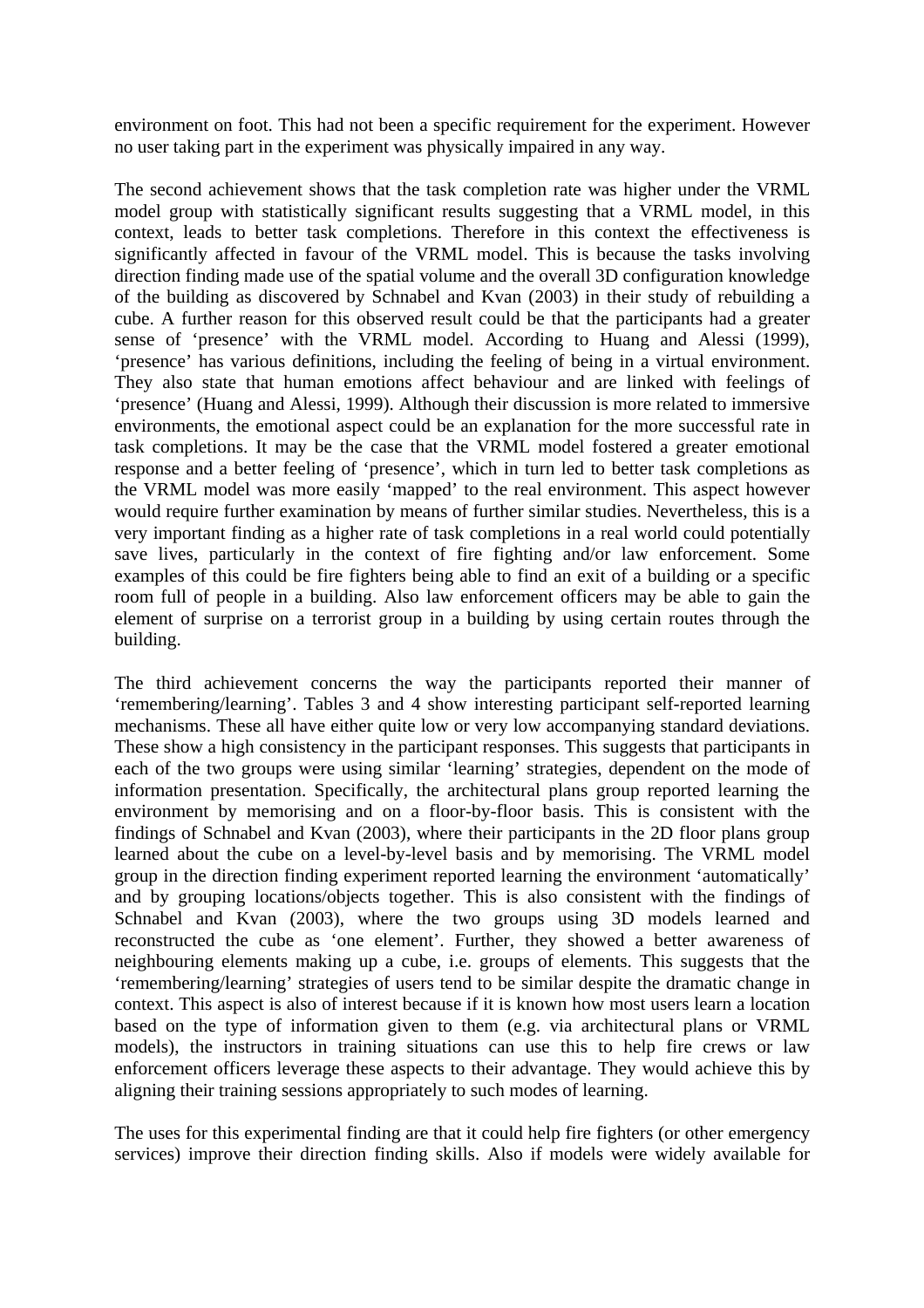public buildings, it could help law enforcement personnel to deal with a worst case scenario of a terrorist siege. The suggestion being made is not to abandon current training/practices. However, these should be augmented by the use of VRML models as they give the user a valuable insight not available with architectural plans and the experiment indicates that the internals of a building are learned in a more useful way than with architectural plans on their own. VRML models of key buildings should be available for fire fighters and law enforcement officers.

One drawback of this suggestion is that VRML models would have to be constantly kept up to date as sometimes the internal configuration of buildings can change due to refurbishment etc. Also using such models may necessitate the development of models at the time a building is designed. These could then be lodged with the usual architectural plans. Furthermore there would be a cost factor involved in developing such models both in terms of money and time. Lastly it may not be practical to have certain buildings modelled in this way due to perhaps the confidential nature of the work being carried out in the building (e.g. a cabinet minister's suite of offices).

A further aspect this experiment has shown is that powerful useful visual information can be conveyed to users with basic equipment and software (i.e. not specialist hardware/software). Once the cost of building a model is considered, it would be simple to have a model on a laptop PC and carry this to any appropriate location. Linked to the issue of costs is the fact that VRML models are essentially 3D models. Such 3D models can be built in different ways. One way is from first principles, which requires more specialist knowledge. However, 3D building tools, e.g. Autodesk 3ds Max (2006), are also available thus making the building of a 3D world more accessible to non-computer scientists. Another aspect is that public services, such as fire brigades, tend to be on a limited budget and this proposed solution would be relatively cost effective.

Overall the mainly positive results of this experiment continue to support the trend of positive results already published in this area, such as the ones discussed above, by Lodha et al (1999) and Abernathy and Shaw (1998). These are showing generally positive findings in favour of using 3D models in various contexts.

# **5 Further work**

The experiment generated some interesting results. However the experiment also raised issues requiring further investigation. The first issue concerns the campus building modelled in VRML. As stated above, the campus building was not a huge intricate building, even though it was big enough to conduct the experiment. It would therefore be interesting to find out if the same results would be obtained with a larger more intricate building, such as a public government building. This would in turn require scenarios to be designed that would last longer and fully exercise the direction finding skills of rescue services.

The second issue would be to involve real fire fighters and law enforcement officers in further experiments, perhaps including various emergency scenarios and different environments. If such individuals would be available, ideally they should be more closely screened regarding their backgrounds and general learning styles. These aspects could be determined by using 'psychological or cognitive screening'. These would help to strengthen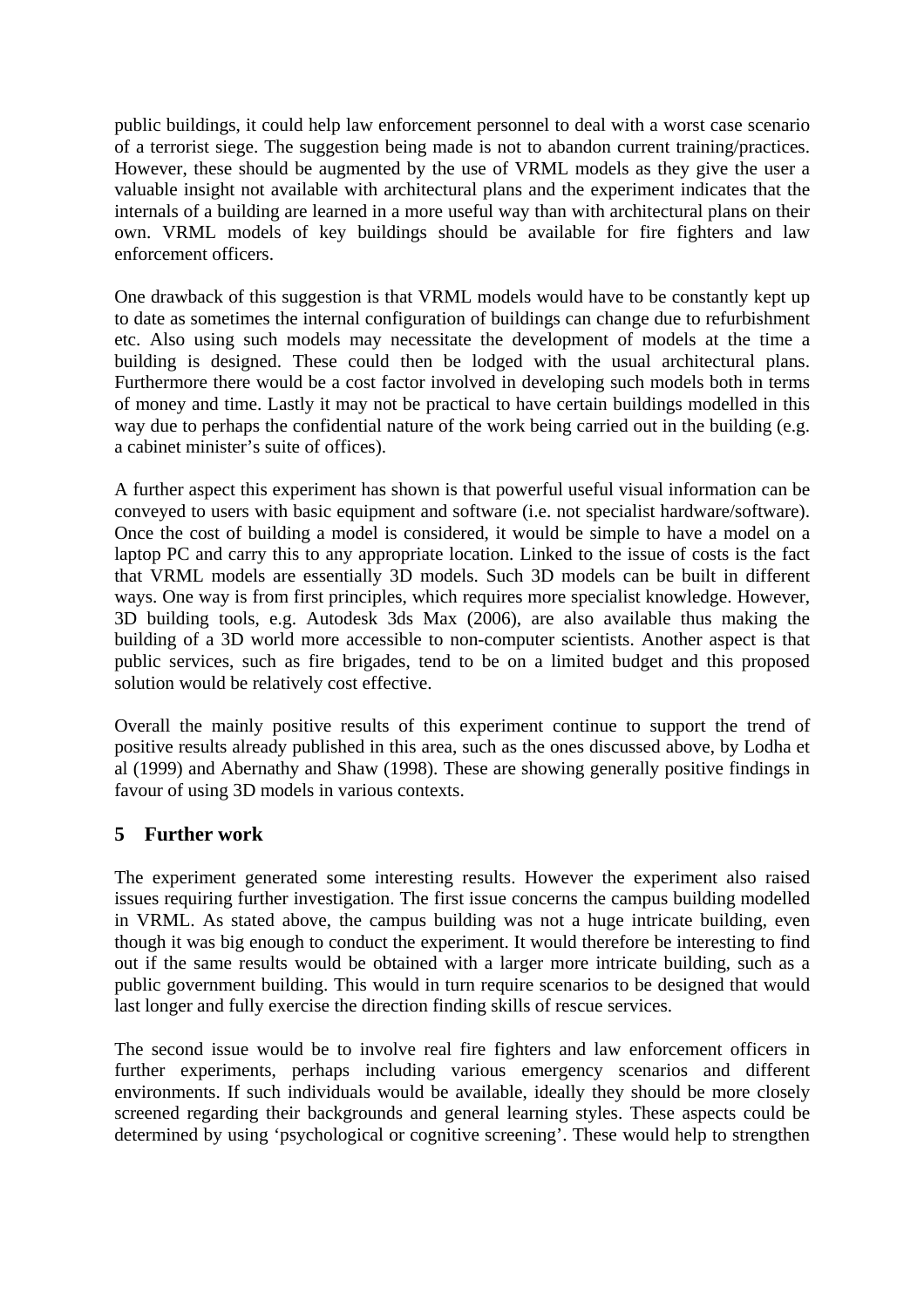future experimental results. Unfortunately fire fighters and law enforcement officers were not available for this work.

The third issue concerns the fact that the study and data collected would have been better if more participants could have been recruited. However, the authors take the stance that the number of participants, 15 in each group, is considered to be statistically moderate in size (Weiss, 1999) and therefore pragmatically acceptable for the purposes of this experiment.

The fourth issue involves the scores obtained concerning the participants' perceived selflearning mechanisms. As can be seen in the results section above, users in each of the two groups consistently showed themselves to be adopting similar learning strategies depending on which group they had been assigned to. It would be useful to find out if this effect was due to participants subconsciously adjusting their manner of learning depending on the mode of presentation of the information. This issue, as mentioned above, could also involve screening users concerning their own particular learning strategies. This in turn would require linking with existing learning theories and/or other issues of human cognition. If it could be determined that certain styles of learning affect the recall of an 'environment', fire fighters and law enforcement officers could be screened in advance so that in an emergency situation they could be given a particular type of visual information based on their learning style. Advance screening could take place as part of the recruitment process and/or part of any 'psychometric' type testing that some employers already deploy. Some of these issues could be resolved by conducting a further experiment(s) dealing directly with the cognitive and psychological issues mentioned above.

# **6 Conclusions**

This paper has presented the results of an experiment conducted in the area of direction finding. The experiment tested a VRML model condition and an equivalent architectural plan condition. The main findings showed that the VRML model led to better task completions in a direction finding context. However, there was no difference between the two conditions in the actual time taken to complete the tasks. Participants in the experiment, depending on which condition they tested, reported similar within condition 'learning' strategies. The findings of this experiment are of use and interest particularly to fire fighters or law enforcement officers. This is because having a VRML model of a building could aid their task of finding a location in an emergency. Despite these findings, the work presented in this paper needs to be taken further by investigating in more detail the human learning strategies when using a VRML model and to use real fire fighters or law enforcement officers in further experiments.

# **7 Acknowledgements**

The authors would like to thank Computing, Science and Engineering at the University of Salford and particularly Prof. Tim Ritchings and Prof. Sunil Vadera for their support in various aspects of this research. Also Dr. Farid Meziane for his advice in preparing the journal version of this paper.

# **8 References**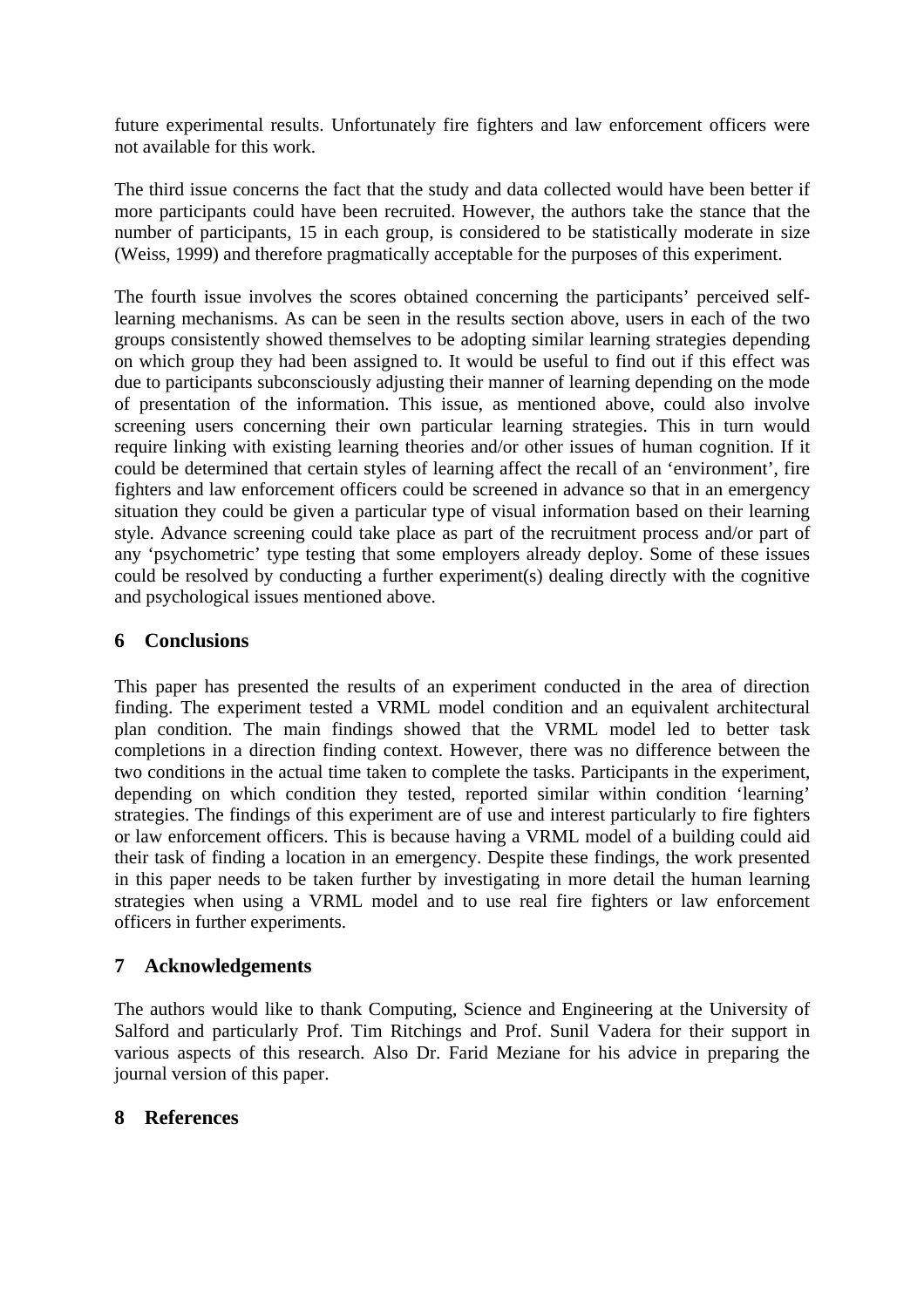Abernathy, M. & Shaw, S. Integrating Geographic Information in VRML Models. VRML 98 Symposium, Monterey, California, 16-19 Feb, (1998) ACM.

Autodesk, http://usa.autodesk.com/adsk/servlet/item-w?siteID=123112&id=2774123, (2006). Accessed 2006.

Beslan School Hostage Crisis, http://en.wikipedia.org/wiki/Beslan school hostage crisis, (2006) Accessed 2006.

Constantine, N., 24 Hours in the Life of a Firefighter, http://www.firerescue.homestead.com/firefightersday.html. (2006). Accessed 2006.

Davis, K. Burning Desire to Help: CFFA Graduates Confident, Professional Firefighters, The Maple Leaf,

http://www.forces.gc.ca/site/Community/mapleleaf/index\_e.asp?newsID=2855&id=5701&c at=5&volID=1&issID=48&newsType=1 (2006). Accessed 2006.

Hartman, J. & Wernecke, J., The VRML 2.0 Handbook Building Moving Worlds on the Web. Addison Wesley, 1996.

Hisanaga, S. Suganuma, Y, Maehara, H. Wakimoto, K. Tanaka, S. Evacuation Route Guidance via Mobile Phones based on Three-dimensional Geographical Information Delivery. 11<sup>th</sup> International Conference on Human Computer Interaction, Las Vegas, USA, 22-27 July (2005).

The Historic Renovation of the John Adams Courthouse, Architectural Plans, http://renovation.socialaw.com/archplans.htm, (2004), Accessed 2006.

Huang, M. P. and Alessi, N. E. Presence as an Emotional Experience, Medicine Meets Virtual Reality: The Convergence of Physical and Informational Technologies Options for a New Era in Healthcare: The Convergence of Physical and Informational Technologies Options for a New Era in Healthcare, Edited by Westwood, J.D., Hoffman, H.M. and Stredney, D., IOS Press, (1999) p. 148-153.

International Organization for Standardization, Ergonomic Requirements for Office Work With Visual Display Terminals Part 11: Guidance on Usability, http://www.iso.org (1999). Accesses 2006.

Johnson, C. Evaluating the Contribution of Desktop VR to Computer Aided Learning, Workshop on Usability Evaluation for Virtual Environments, (1998) p. 69-79.

Leco, M. World Trade Center,

http://www.usatourist.com/english/places/newyork/worldtradecenter.html, (2006) Accessed 2006.

Li, Y., Brodlie, K., Phillips, N. Web-Based VR Training Simulator for Percutaneous Rhizotomy, Medicine Meets Virtual Reality, Edited by Westwood, J.D., Hoffman, H.M., Mogel, G.T., Robb, R.A. and Stredney, D., IOS Press, (2000) p. 175-181.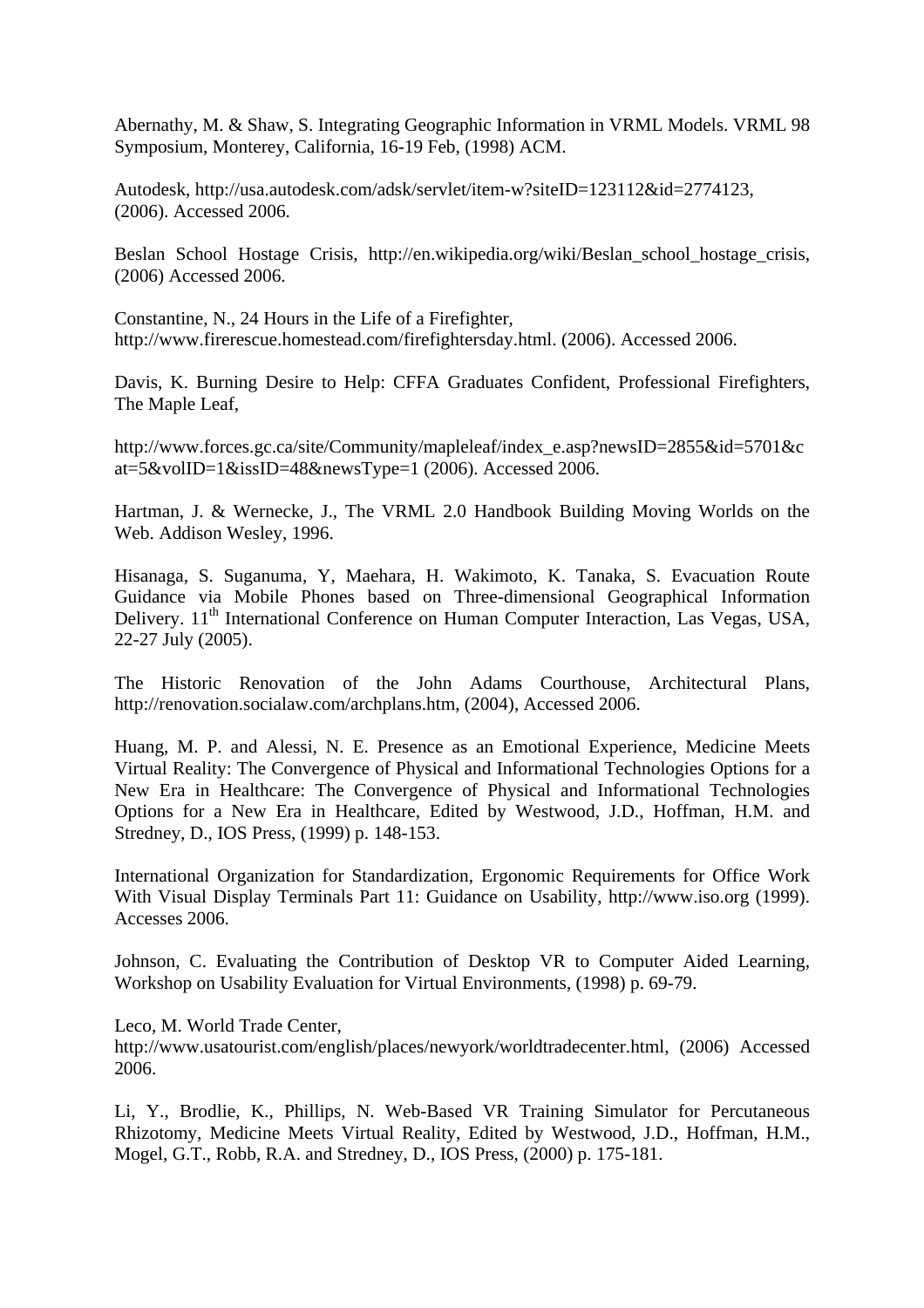Lodha, S.K. Suresh, K. and Verma, A. Animations of Crime Maps Using Virtual Reality Modelling Language. Western Criminology Review 1 (2) [online] http://wcr.sonoma.edu/v1n2/lodha.html. (1999) Accessed 2006

Murano, P., Anthropomorphic Vs Non-Anthropomorphic Software Interface Feedback for Online Factual Delivery,  $7<sup>th</sup>$  International Conference on Information Visualisation (IV 2003) An International Conference on Computer Visualisation and Graphics Applications, London, England, 16-18 July, (2003) © IEEE

PoliceOne.com, Advanced Interactive Systems, Inc. Develops National Training Program.http://www.policeone.com/police-products/training/press-releases/88222/ (2005) Accessed 2006.

Querrec, R., Buche, C., Maffre, E., Chevallier, P., SecuReVi: Virtual Environments For Fire Fighting Training, VRIC 2003 (Colloque Laval Virtual 2003 Cinquième Conférence Internationale Sur La Réalité Virtuelle), Laval, France, 14-16 May (2003) p. 169-175.

Sandia National Laboratories, Hostage Rescues Honed in Virtual Reality Simulation, http://www.sandia.gov/media/vr.htm – (2005) Accessed 2006

Scallan, M.M., Terrorist Threat Poses Challenge for Mississippi Schools, Biloxi Sun Herald via Associated Press http://www.officer.com/article/article.jsp?id=16882&siteSection=8. 10.9.04 – (2004) Accessed 2006

Schnabel, M.A. & Kvan, T. Spatial Understanding in Immersive Virtual Environments, International Journal of Architectural Computing, 1(4) (2003).

Trozzo, S. Emergencies Take Practice, Pittsburgh Post-Gazette, http://www.postgazette.com/pg/06169/698646-54.stm (2006) Accessed 2006.

U.S. Cavalry, The Terrorist Attack Cycle: Selecting the Target, http://www.uscav.com/uscavonpoint/Feature.aspx?id=141, (2006) Accessed 2006.

Virtra Systems, http://www.virtrasystems.com. (2005) Accessed 2006.

Weiss, N. A. Introductory Statistics, Addison Wesley, (1999).

| DF                               | 28                |
|----------------------------------|-------------------|
| Mean (VRML Model group)          | 723.87; SD 152.29 |
| Mean (Architectural Plans group) | 693.73; SD 116.39 |
| /t/                              | $-0.61$           |
| /p/                              | 0.55              |
| Significance Level               | 0.05              |

**Table 1:** T-test - Task Times - VRML Model and Architectural Plans Conditions